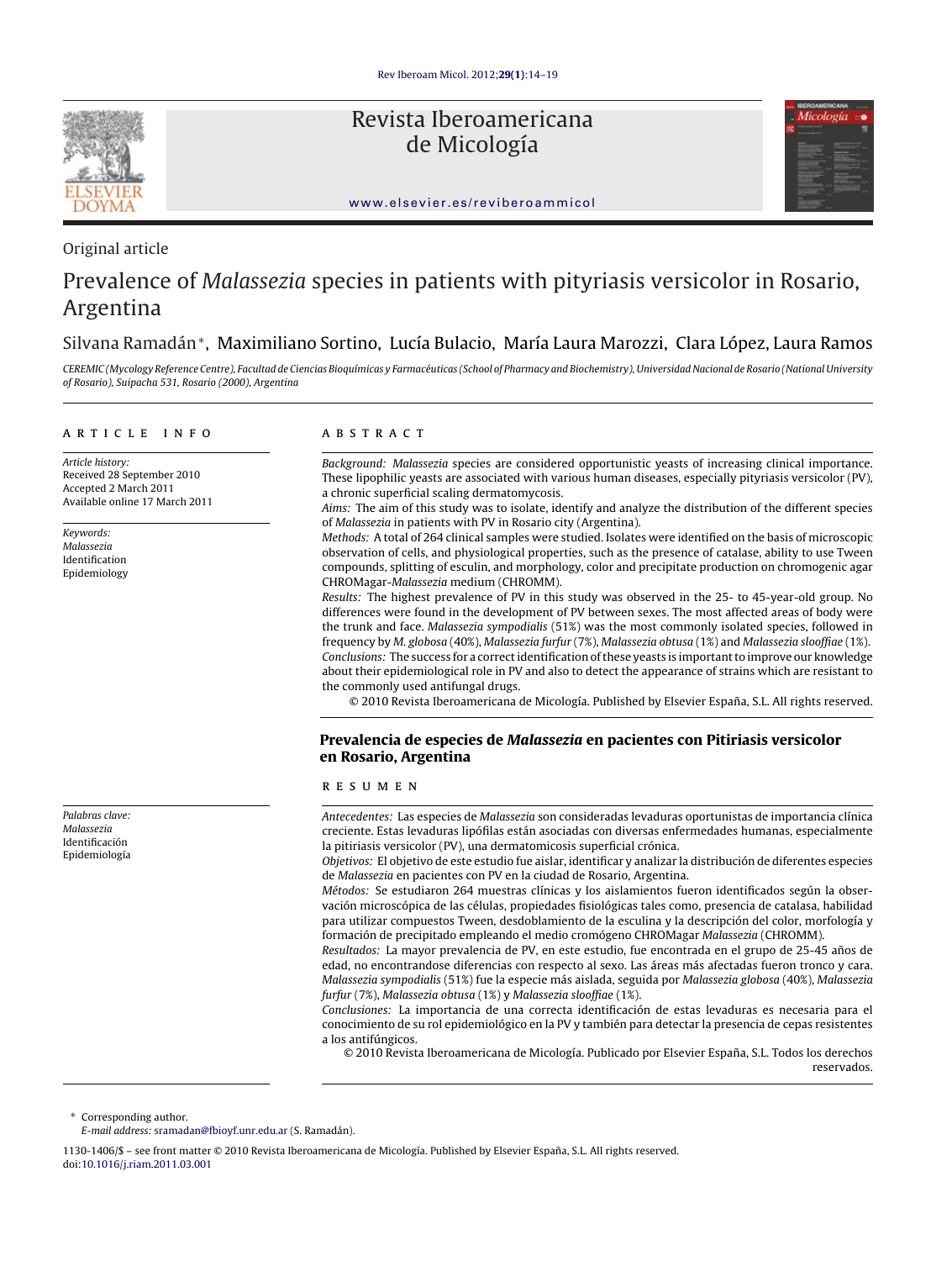The genus Malassezia comprises lipophilic yeasts belonging to the normal cutaneous microbiota of humans and warm-blooded animals,[16](#page-5-0) and can be cultured from almost all body areas. However, they may become pathogenic under certain conditions and are associated with a broad spectrum of clinical infections as pityriasis versicolor (PV), folliculitis, seborrheic dermatitis, some forms of atopic dermatitis, confluent and reticulate papillomatosis, and even systemic infections[.4,7,23,28,30,35](#page-4-0)

PV is common in late teens and young adults of both sexes, and is characterized by well-demarcated scaling patches with variable pigmentation[.12](#page-4-0) Although PV was described at the beginning of the nineteenth century; its etiological agents have been a matter of debate. This controversy may be due to various morphological features and fastidious growth requirements of Malassezia yeasts in vivo.

Morphology, ultrastructure, physiology (catalase reaction, splitting of esculin, lipids assimilation pattern, utilization of Cremophor EL, and thermotolerance), and molecular biology of Malassezia have been recently revised[.13](#page-4-0) This genus includes the following fourteen species: Malassezia pachydermatis, Malassezia furfur, Malassezia sympodialis, Malassezia globosa, Malassezia obtusa, Malassezia restricta, Malassezia slooffiae, Malassezia caprae, [3,14,15,17,18,29,39](#page-4-0) Malassezia dermatis, [41](#page-5-0) Malassezia japonica, [42](#page-5-0) Malassezia equina, [3](#page-4-0) Malassezia nana, [24](#page-5-0) Malassezia yamatoensis[43](#page-5-0) and Malassezia cuniculi sp. nov[.4](#page-4-0) M. nana, M. equina, M. caprae and Malassezia cuniculi sp. nov., have only been isolated from domestic animals.<sup>[4](#page-4-0)</sup> There is little information about the epidemiology and ecology of Malassezia species; hence, the clinical significance of these species is not fully distinguished. Some species are polymorphic, in particular M. furfur; others have fastidious requirements for growth, and their maintenance in subculture is difficult, such as M. globosa and M. restricta. Variations in susceptibility to antifungal drugs have been documented according to the different Malassezia species.<sup>[22,33](#page-5-0)</sup> The absence of rapid and simple identification methods may have serious implications in the administration of a prompt and appropriate therapy, especially when Malassezia yeasts are responsible for nosocomial bloodstream infections.<sup>[6](#page-4-0)</sup> Using the property of difference in fatty acid requirements of variants, some schemes have been devised to confirm the identity of the species by cultural methods[.15,18](#page-4-0) Nowadays, the Japanese system of identification has been proposed.[25,26](#page-5-0) It requires subculturing the isolated strain on several media as CHROMagar-Malassezia (CHROMM), Sabouraud Glucose Agar, Cremophor EL agar or Tween 60-Esculin agar[.2](#page-4-0)

The aim of this research was to evaluate the prevalence of Malassezia species in the superficial infection of the stratum corneum (pityriasis versicolor) in Rosario city, and to analyze their distribution according to patients' characteristics such as age, gender and site of lesions.

#### **Materials and methods**

# Patients

A total of 264 patients (167 females and 97 male) with suspected PV diagnostic were evaluated. Their ages ranged from 5 to 60 years old. The study was conducted from April 2008 to December 2009 at the Mycology Reference Centre (CEREMIC), National University of Rosario, Santa Fe, Argentina. All patients were from Rosario city. Located in Argentina's central region, Rosario has temperate climate. A questionnaire was filled to get informative data about the family history, age, gender, location, clinical type and extent of disease in patients. The Human Ethics Committee rules were satisfied through informed consent.

**Table 1** Reference strains.

| Reference strains                                                                             | Collection number                                                                                                                 |
|-----------------------------------------------------------------------------------------------|-----------------------------------------------------------------------------------------------------------------------------------|
| M. slooffiae<br>M. furfur<br>M. sympodialis<br>M. globosa<br>M. restricta<br>M. pachydermatis | $IG 554 = CBS 7956$<br><b>CBS 1878</b><br><b>CBS 7222</b><br>GM 7 and GM 35 = CBS 7966<br>RA 42.2.C = CBS 7877<br><b>CBS 1337</b> |
| M. obtusa                                                                                     | <b>I.N.E.I.88</b>                                                                                                                 |

CBS, Centraalbureau voor Schimmelcultures, Delft, The Netherlands; GM, Gillian Midgley, St Thomas' Hospital, London, UK; JG, Jacques Guillot, École Nationale Véterinaire College d'Alfort, Maisons-Alfort, France; RA, Ruth Ashbee, Department of Microbiology, University of Leeds, Leeds, UK; INEI, Instituto Dr. Carlos G. Malbrán, Buenos Aires, Argentina.

#### Collection and culture of samples

The samples from patients with suspected PV were obtained by scraping the patients' lesions with scalpel and adhesive tape.<sup>34</sup>

Specimens were examined by optic microscopy with Lactophenol Blue and by observation under fluorescence microscope with Calcofluor white.[36](#page-5-0)

All samples collected were inoculated on modified Dixon's Agar (mDA) medium and Sabouraud Glucose Agar (SGA) with 2–3 drops of sterile olive oil, for 10 days at 32 ◦C.

#### Isolated yeasts

When growth of Malassezia yeasts was detected on either mDA or SGA with 2–3 drops of sterile olive oil, they were selected and maintained by transfer on fresh medium (mDA) at biweekly intervals for their further identification.

Standard strains of the genus Malassezia were always used as control in the laboratory routine. They were M. pachydermatis, M. furfur, M. sympodialis, M. globosa, M. obtusa, M. restricta and M. slooffiae, which were provided by Dr Guillot (École Nationale Véterinaire College d'Alfort, Maisons-Alfort, France) and by the Dr Carlos Malbrán Institute (INEI-Micología, Buenos Aires, Argentina). Reference strains used are shown in Table 1.

#### Phenotypic identification

Malassezia species were identified in the first instance carrying out the scheme proposed by Guillot et al.<sup>18</sup> at first moment. More-over, the new scheme proposed by Kaneko et al.<sup>[26](#page-5-0)</sup> that requires modified CHROMagar-Malassezia medium, SGA, Tween 60-Esculin agar (EA), Cremophor El agar (CrEl) and catalase reaction, was proved. The latter scheme uses the following culture media:

**Modified Dixon Agar (mDA)**: Strains of Malassezia were cultured and maintained on mDA composed by 6 g peptone (Oxoid), 36 g malt extract, 20 g ox bile (Oxoid), 2 ml glycerol, 2 ml oleic acid and 12 g agar per litre.

**CHROMagar-Malassezia medium (CHROMM**): Composed by 56.3 g CHROMagar-Malassezia basal medium (CHROMagar, Paris, France) and 10 ml Tween 40 (per litre).<sup>25</sup>

**Tween 60-Esculin Agar (EA)**: Composed by 10 g peptone, 10 g glucose, 2 g yeast extract, 0.5 g ferric ammonium citrate, 1 g esculin, 5 ml of Tween 60 and 15 g agar (per litre). $25$ 

**Utilization of Cremophor EL (CrEL)**: The capacity to grow on SGA supplemented with CrEL (partially-purified plant extract containing primarily, but not exclusively, ricinoleic acid) as unique lipid source.

**Catalase reaction**: The presence of catalase was determined by using a drop of hydrogen peroxide (30% solution).

The strains to be identified were placed on CHROMM, SGA and EA, incubating at  $32^{\circ}$ C for 4–7 days.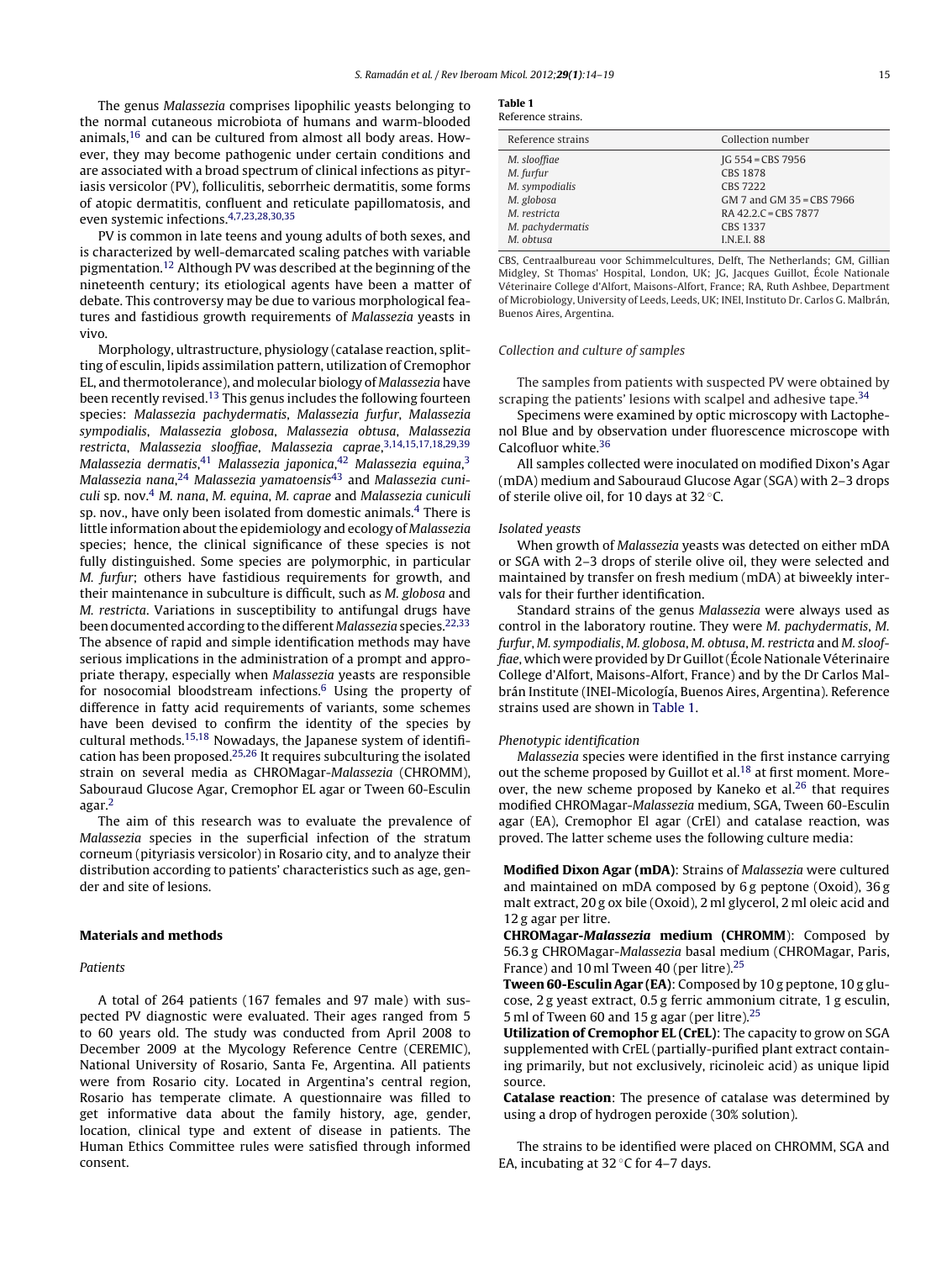

**Fig. 1.** Steps followed for the identification of Malassezia species.

The presence of precipitate and the morphology of the colony – smooth or wrinkled – were checked in CHROMM. Subculture to SGA was used to determine the isolated lipid-dependence. EA evaluated the abilities of specimens to split the esculin showing  $\beta$ -glucosidase activity and the utilization or not of Tween 60. Presence of catalase was evidenced by production of gas bubbles. The assimilation of CrEl was revealed by the production of growth area around this compound. The workflow used to identify species of Malassezia is shown in Fig. 1.

The specimens obtained and identified were conserved in 20% glycerol and 20% skim milk/20% glycerol at  $-70^{\circ}$ C,<sup>9</sup> and in dried paper at room temperature.[37](#page-5-0)

# **Results**

The 264 patients were referred to the CEREMIC laboratory. The age of patients varied from 5 to 60. Sixty three percent of the patients ( $n = 166$ ) belonged to the range 25–45 years of age.

The direct examination – with two different methods – gave positive samples in 219 cases (83%). Forty five samples (17%) were negative, and this latter group was not included in this study. Among the samples with direct examination showing a positive result, 107 (49%) showed only filaments, and filaments and budding yeasts were observed in 112 samples (51%).

Positive cultures were obtained in 200 samples (91%) and negative in 19 samples (9%).

#### Identification of clinical isolates

Two hundred positive cultures were identified by phenotypic analysis. The remaining 19 samples did not yield any isolate in culture and the samples were not enough to repeat the study.

The scheme used for the identification of the isolates proposed by Kaneko et al., 26 showed good results in our laboratory to identify species. All the clinical isolates showed positive catalase reaction.

Isolates that showed a precipitates in CHROMM [\(Fig.](#page-3-0) 2) and did not grow in SGA were lipid-dependent. In EA, 102 samples (51%) showed production of a black zone due to esculin hydrolysis products and ferrous iron. These tests positive results are compatible with M. sympodialis ([Fig.](#page-3-0) 3). On the other hand, 80 samples (40%) were negative to esculin hydrolisis and were identified as M. globosa.

Fourteen strains (7%) out of 18 (9%) that did not produce any precipitate in CHROMM [\(Fig.](#page-3-0) [2\)](#page-3-0) were characteristically large, pale pink, wrinkled and compatible to M. furfur [\(Fig.](#page-4-0) [4\).](#page-4-0) Two (1%) were EA positive, and were identified as M. obtusa, whereas another 2 EA negative (1%) were identified as M. slooffiae. The tests of growth with CrEl and splitting of esculin ( $\beta$ -Glucosidase) were useful to confirm the identification of M. sympodialis, M. furfur and M. slooffiae.<sup>[29](#page-5-0)</sup>

The reference strains followed the same scheme of identification and showed the expected results.

Among the 200 specimens, 59 were recovered from patients with two different body site lesions, and 2 from patients with three different body site lesions. Only one agent was recovered from these patients [\(Table](#page-3-0) [2\).](#page-3-0)

The most frequently isolated species in PV lesions from all body sites analysed were M. sympodialis [102/200 (51%)] and M. globosa [80/200 (40%)], followed by M. furfur [14/200 (7%)], M. obtusa [2/200 (1%)], and M. slooffiae [2/200 (1%)]. From those 200 specimens, 192 (96%) PV patients had a single Malassezia species in their lesions and 8 (4%) had 2 species with a distribution as follows: M. sympodialis–M. globosa  $(n=4)$ ; M. sympodialis–M. furfur  $(n=2)$  and M. furfur–M. globosa  $(n=2)$ . M. obtusa and M. slooffiae, known to be relatively uncommon species in general, were obtained from single PV lesion.

## **Discussion**

Similar to other researches,  $8,38,21$  the highest prevalence of PV in this study was observed in the 25- to 45-year-old group, suggesting that the peak of the infection coincides with ages when the sebum production is in its highest level.

The role of sex in propensity to develop of PV is still unclear. Some studies found that PV is more common in men than in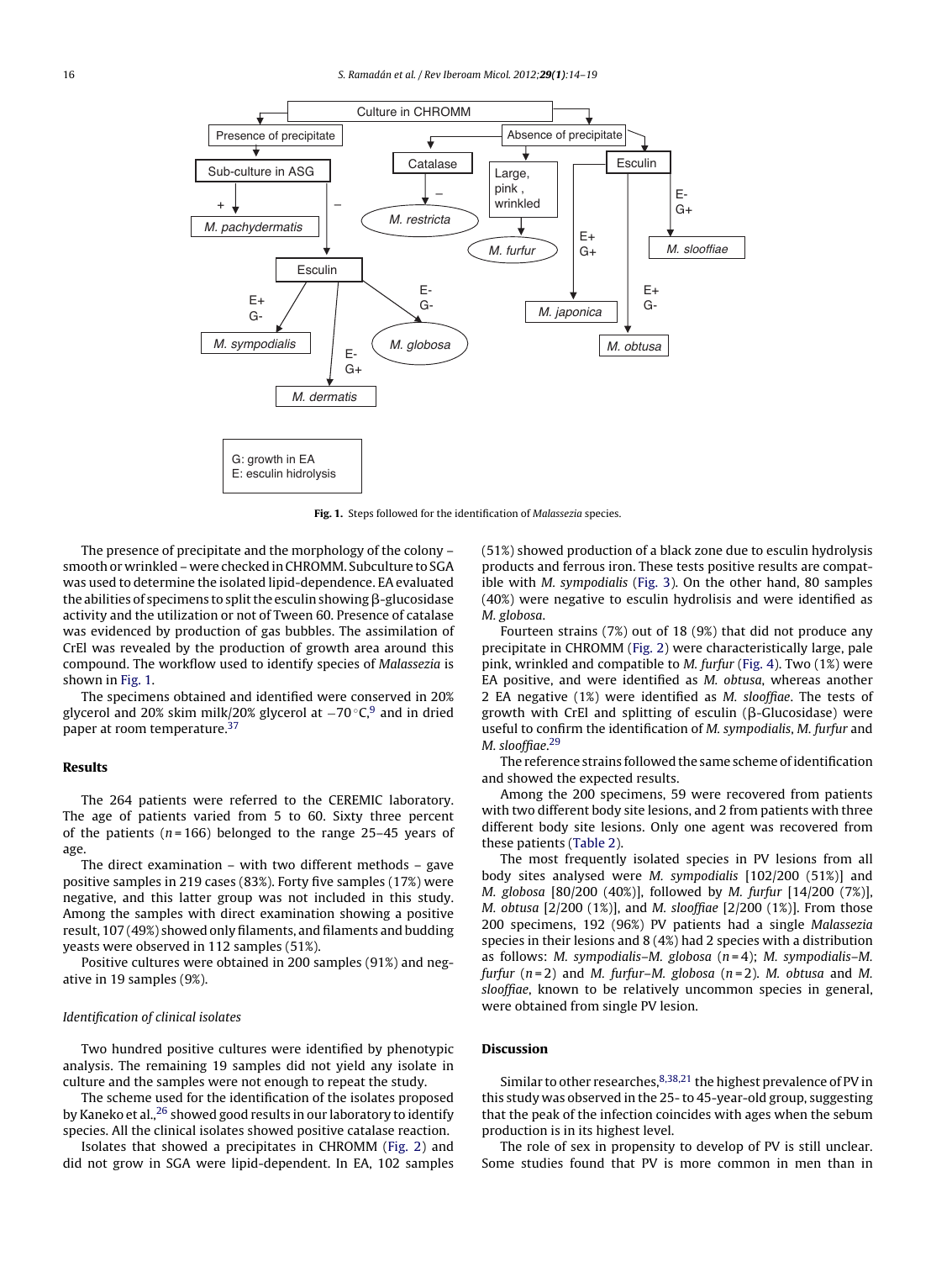<span id="page-3-0"></span>

**Fig. 2.** Precipitate production on modified CHROMagar**-**Malassezia medium. Malassezia species were incubated for 4 days at 32 ◦C on CHROMM.



**Fig. 3.** Production of black zone in Esculin agar by M. sympodialis.

**Table 2** Distribution of Malassezia species isolated from specimens studied.

women,<sup>7,10</sup> while others indicated that the incidence of these infec-tions is higher in women,<sup>[20](#page-5-0)</sup> which may be due to extra attention of women to beauty and the more frequent visits to their dermatologist in comparison to men. However, like many reports,  $11,19$  this study has found no differences in the development of PV between both sexes. (The P-values <0.05 were required to consider statistically significant difference.)

In the present study, the most affected areas of the body were trunk and face, in concordance with the majority of studies worldwide.<sup>1,31,40</sup> The back and the arms were the second most commonly affected sites, followed by the neck. Similar to other studies[,40](#page-5-0) we found no statistical difference in the distribution of Malassezia species on various body sites  $(P > 0.01)$ . This might be related to the frequent presence of patients with extensive PV lesions.[13](#page-4-0)

When possible, the direct examination with Calcofluor white is recommended. This compound has high affinity for the chitin presentin the fungal cell wall and in the budding zone. Hence, extra information, such as budding pattern, may be obtained.<sup>36</sup>

Culture is necessary to distinguish between the Malassezia species by morphological and physiological methods because the detection of a mixed infection would be important when the species have different responses to antifungal agents. $13$ 

In our study, the recovery rate of Malassezia species was 91% (200 samples), which showed good concordance with a recent study carried out by Nakabashi et al., $32$  and higher than some previous studies.[19,40](#page-5-0) The difference may be due to the fact that the

| Body sites      | $\boldsymbol{n}$ | M. sympodialis | M. globosa | M. furfur | M. obtusa | M. slooffiae |
|-----------------|------------------|----------------|------------|-----------|-----------|--------------|
| Arms            | 15               | 8              |            |           |           |              |
| Back            | 24               | 10             |            |           |           |              |
| Face            | 35               | 17             | 14         |           |           |              |
| Face-arms       | 28               | 17             |            |           |           |              |
| Trunk           | 66               | 41             | 24         |           |           |              |
| Trunk-face      | 15               |                |            |           |           |              |
| Trunk-arms      | 15               |                |            |           |           |              |
| Trunk-arms-face | ∠                |                |            |           |           |              |
| Total           | 200              | 102            | 80         | 14        |           |              |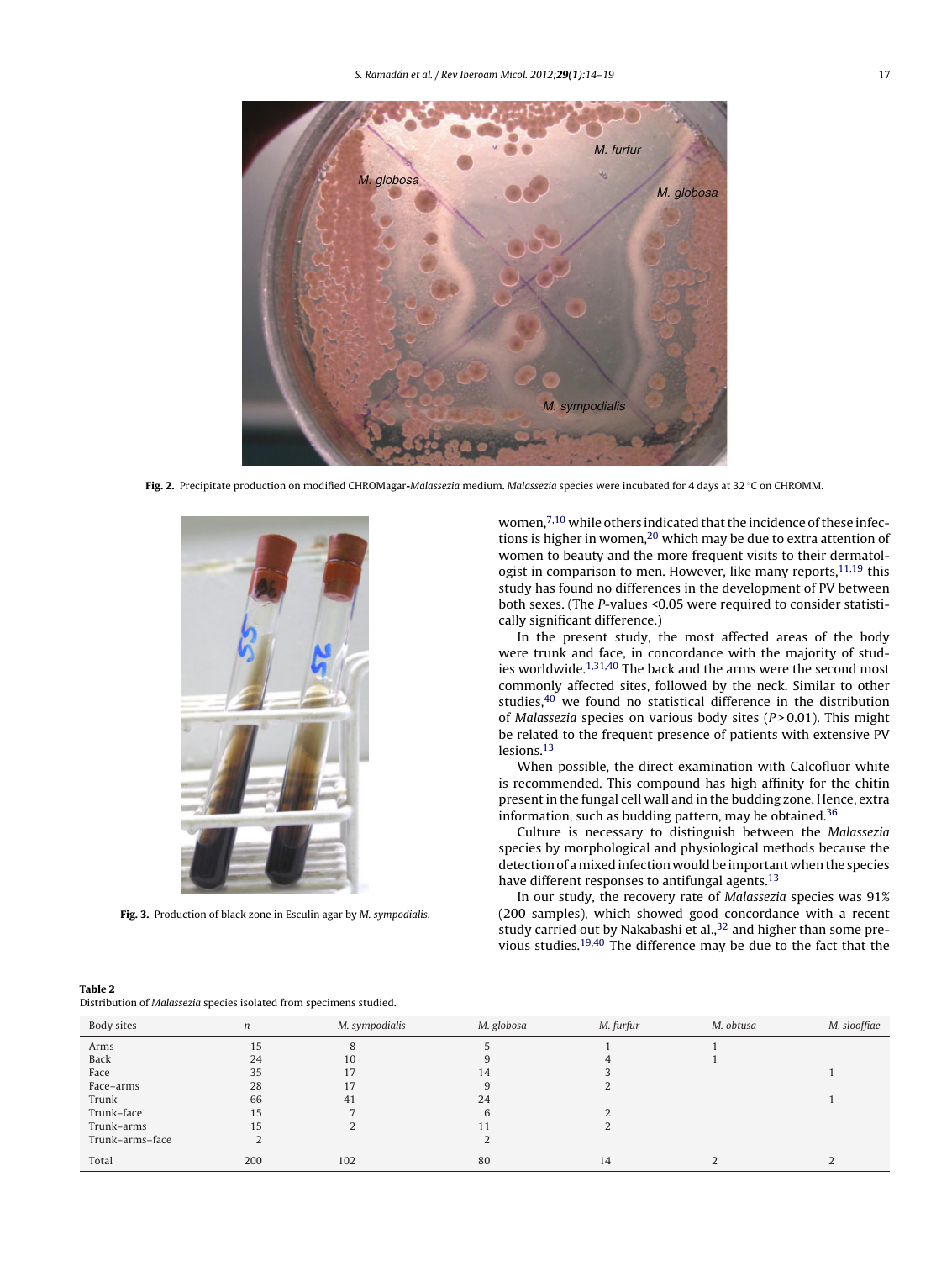<span id="page-4-0"></span>

**Fig. 4.** Colony characteristics on CHROMM were observed after incubation at 32 ℃ for 4 days. (a) Colonies of M. furfur were large, pale pink and wrinkled. (b) Colonies of M. sympodialis were large, pale pink and smooth.

centre of the PV lesions yields more viable material for culture<sup>8,9,11</sup> and avoid the isolation of surrounding commensal species.<sup>[38,44](#page-5-0)</sup>

In the patients studied, the most frequently isolated species in PV lesions were M. sympodialis (51%) and M. globosa (40%), followed by M. furfur (7%), M. obtusa (1%), and M. slooffiae (1%). These results are comparable with those founded by Canteros et al.<sup>5</sup> in Buenos Aires city (central region of Argentina) and Giusiano et al.<sup>13</sup> in Chaco city (Argentine northeast). Gupta et al.<sup>[19,20](#page-5-0)</sup> in Ontario, Canada, found M. sympodialis as the main agent of PV in temperate climate regions and M. globosa as the predominant agent in tropical regions. However, Rasi et al.<sup>38</sup> found M. globosa as the main agent of PV lesions in temperate region of Iran. In contrast, other studies, mainly carried out in areas with tropical or subtropical climates, showed a predominance of M. furfur in PV lesions.<sup>2</sup> Makimura et al.<sup>[27](#page-5-0)</sup> in Japan, by molecular identification of the species, observed M. furfur and M. sympodialis as the predominant agents of PV, but not M. globosa. Species different from M. globosa, which is mainly observed in Northern countries, might predominate in PV in other climates. Hence, more studies are necessary to either confirm or reject this hypothesis.<sup>2</sup> Further, the differences among these studies may be explained by different sampling techniques (scraping/contact plaques), the use of culture and non-culture methods and different culture media (modified Dixon agar/Leeming–Notman agar). There are probably geographical variations, that might influence the species recovered. $31$ 

Culture is not necessary for routine diagnosis, but is indispensable to recognize the species involved in the disease.<sup>2</sup> The usefulness of the study of morphological characteristics for the differentiation of Malassezia species is rather subjective since it depends, to a large extent, on the observer and the conditions of the test, which can be subject to variation according to the culture medium employed and the temperature at which it is performed. Besides, identification of these species based on a microscopic observation is not able to provide unequivocal results. Thus, a simple, reliable and cost-effective identification method is required in most clinical laboratories.<sup>[26](#page-5-0)</sup> Physiological tests, namely culture in CHROMM, catalase test, lipidic dependence and esculin test are useful to achieve a correct identification of clinically important *Malassezia* species in our region. The employed methodology<sup>26</sup> is suitable for the identification of dermatologic significant M. furfur, M. globosa and M. restricta species with a specificity of 100% and M. sympodialis with a specificity of 97.7%. Furthermore, using CHROMM as primary culture allows the detection of mixture of species directly from specimens due to the different characteristic that Malassezia species present in this differential culture medium.

At present, an increase in the isolation of M. globosa is being observed in patients with PV diagnosis (unpublished data) in our city. This is probably due to the climate changes our region is suffering (temperate climate originally) and how these variations modify the ecology of Malassezia genus. Isolation and identification of the different species is necessary to deepen the knowledge

of regional epidemiology and ecology of the strains of Malassezia and their relationship with dermatologic disorders. Hence, systematically sampling and recording epidemiological data from hosts residing in various geographical locations and correlating with pathophysiological and environmental information could improve management of Malassezia associated infections and provide biological insights.

#### **Conflict of interest**

The authors have no conflict of interest to declare.

## **Acknowledgments**

Reference strains used in this work were kindly provided by Dr J. Guillot (École Nationale Véterinaire College d'Alfort, Maisons-Alfort, France) and by the Dr. Carlos Malbrán Institute (INEI-Micología, Buenos Aires, Argentina).

#### **References**

- 1. Belec L, Testa J, Bouree P. Pityriasis versicolor in the Central African Republic: a randomized study of 144 cases. J Med Vet Mycol. 1991;29:323–9.
- 2. Boekhout T, Guého-Kellerman E, Mayser P, Velegraki A, editors. Malassezia and the skin science and clinical practice. Heidelberg/Dordrecht/London/New York: Springer; 2010.
- 3. Cabañes FJ, Theelen B, Castellá G, Boekhout T. Two new lipid-dependent Malassezia species from domestic animals. FEMS Yeast Res. 2007;6:1064–76.
- 4. Cabañes FJ, Vega S, Castellá C. Malassezia cuniculi sp. nov., a novel yeast species isolated from rabbit skin. Med Mycol. 2011;49:40–8.
- 5. Canteros CE, Soria M, Rivas C, Lee W, López Joffre MC, Rodero L, et al. Especies de Malassezzia aisladas de patologías de piel en un centro asistencial de la ciudad de Buenos Aires, Argentina. Rev Argent Microbiol. 2003;35:156–61.
- 6. Chang HJ, Miller HL, Watkins NW. An epidemic of Malassezia pachydermatis in an intensive care unit nursery associated with colonization of health care workers pet dogs. N Engl J Med. 1998;338:706–11.
- 7. Crespo Erchiga V, Ojeda Martos A, Vera Casaño A, Crespo Erchiga A, Sánchez Fajardo F. Aislamiento e identificación de Malassezia spp. en pitiriasis versicolor, dermatitis seborreica y piel sana. Rev Iberoam Micol. 1999;16:16–21.
- 8. Crespo Erchiga V, Ojeda Martos A, Vera Casaño A, Crespo Erchiga A Sánchez Fajardo F, Guého E. Mycology of pityriasis versicolor. J Mycol Med. 1999;9:143–8.
- 9. Crespo MJ, Abarca ML, Cabañes FJ. Evaluation of different preservation and storage method for Malassezia spp. J Clin Microbiol. 2000;38:3872–5.
- 10. Crespo Erchiga V, Delgado FV. Malassezia species in skin diseases. Curr Opin Infect Dis. 2002;15:133–42.
- 11. Dutta S, Bajaj AK, Basu S, Dikshit A. Pityriasis versicolor: socioeconomic and clinico-mycologic study in India. Int J Dermatol. 2002;41:823–4.
- 12. Fitzpatrick TB, Johnson RA, Wolff K, Suurmond D. Color atlas & synopsis of clinical dermatology. 4th ed. New York: Mc Graw Hill; 2001.
- 13. Giusiano G, Sosa MA, Rojas F, Vanacore ST, Mangiaterra M. Prevalence of Malassezia species in pityriasis versicolor lesions in northeast Argentina. Rev Iberoam Micol. 2010;27:71–4.
- 14. Guého E, Meyer SA. A reevaluation of the genus Malassezia by means of genoma comparison. Antonie van Leeuwenhoek. 1989;55:245–51.
- 15. Guého E, Midgley G, Guillot J. The genus Malassezia with description of four new species. Antonie van Leeuwenhoek. 1996;69:337–55.